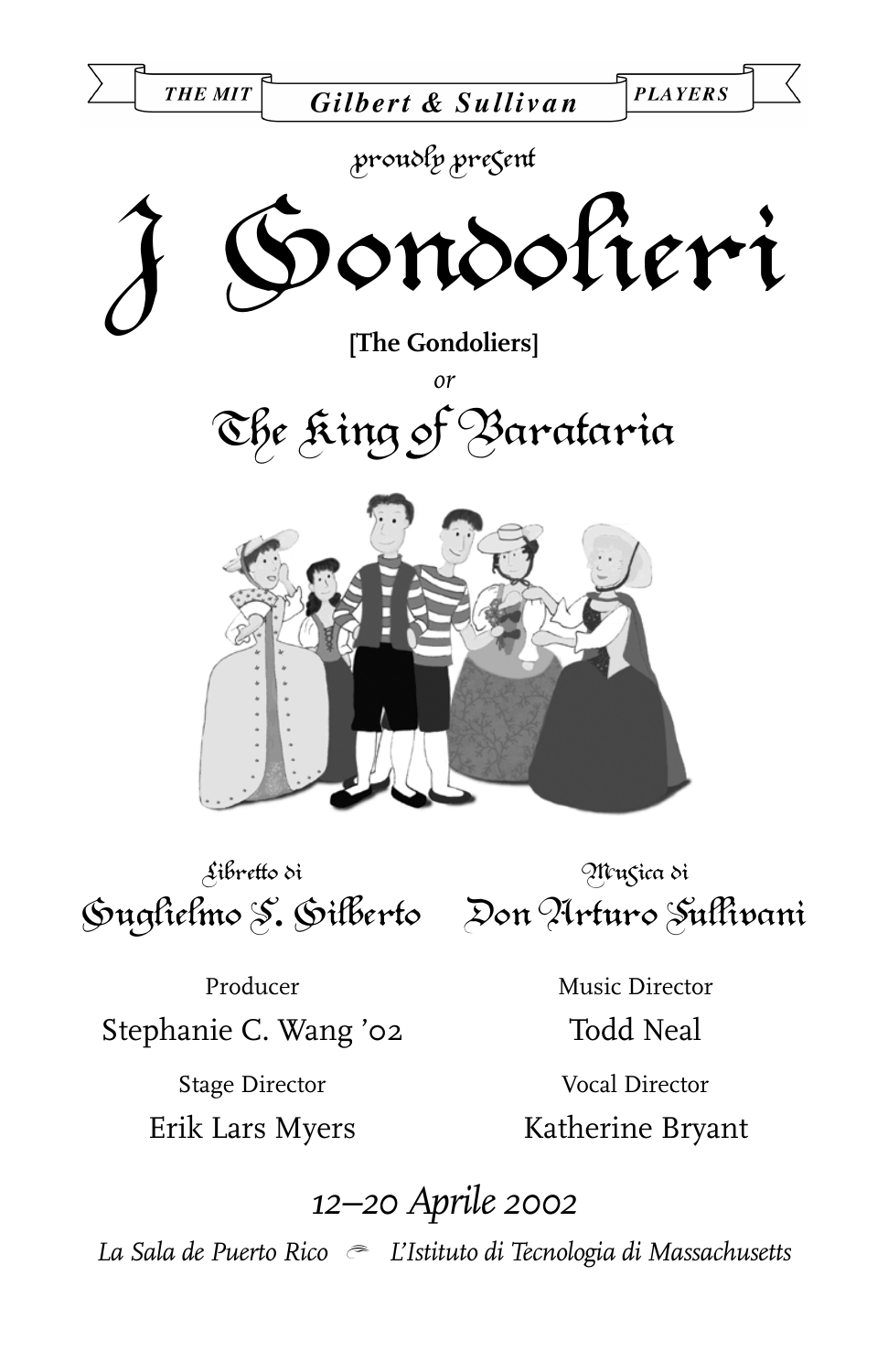Dear audience member,

Thank you for coming to see this, the fourth show I've directed for MIT's Gilbert and Sullivan Players. As the shows that I've directed have spanned over the past four years, the people that I knew as freshmen are now graduating and entering a new phase of their lives. I will miss them dearly, and if you see them around (they have '02 listed after their names in the program), please wish them well for their journey ahead.

In this time of change, I thought it might be somewhat appropriate to make a few small confessions in addition to my normal Director's Note.

First, I believe it's important to confess that before my shows with MITG&SP, I didn't know anything about Gilbert and Sullivan or their shows, aside from a brief stint with *The Mikado* in college. In past Gilbert and Sullivans that I've directed, I've experimented with G&S's unique style in order to grow my understanding (much to some people's chagrin, at times, I'm sure), and I'm pleased to say that this show more closely follows what may be seen as traditional Gilbert and Sullivan.

The original production of *The Gondoliers or the King of Barataria,* however, was first produced on December 7, 1889 (a day that will live in infamy). We are a different cast and audience in different circumstances. I have tried to focus on the situational comedy, rather than the political issues so prevalent in the show—ones that a modern-day American audience may not identify with as closely as did the audience of the 1889 production. Class issues were one of W.S. Gilbert's favorite topics, as can be seen in most of G&S's other works. Gilbert is said to have noted about this show, "I'm told that the public like the topsy-turvy best, so this time they are going to get it." Indeed, so you have. I hope you find the outcome enjoyable.

My second confession is that prior to working with MITG&SP, I had very little experience working with musicals or large casts. In this show (as well as past ones!) I've been blessed with a fantastically talented cast, co-directorial staff and production staff that have made my learning experience a very easy one. I would like to invite you, the audience member, to take a moment to appreciate the incredible amount of hard work that every single member of the cast, production staff, orchestra, and crew has put into this show. It has been a beautiful testament to the magic of theatre that so many people

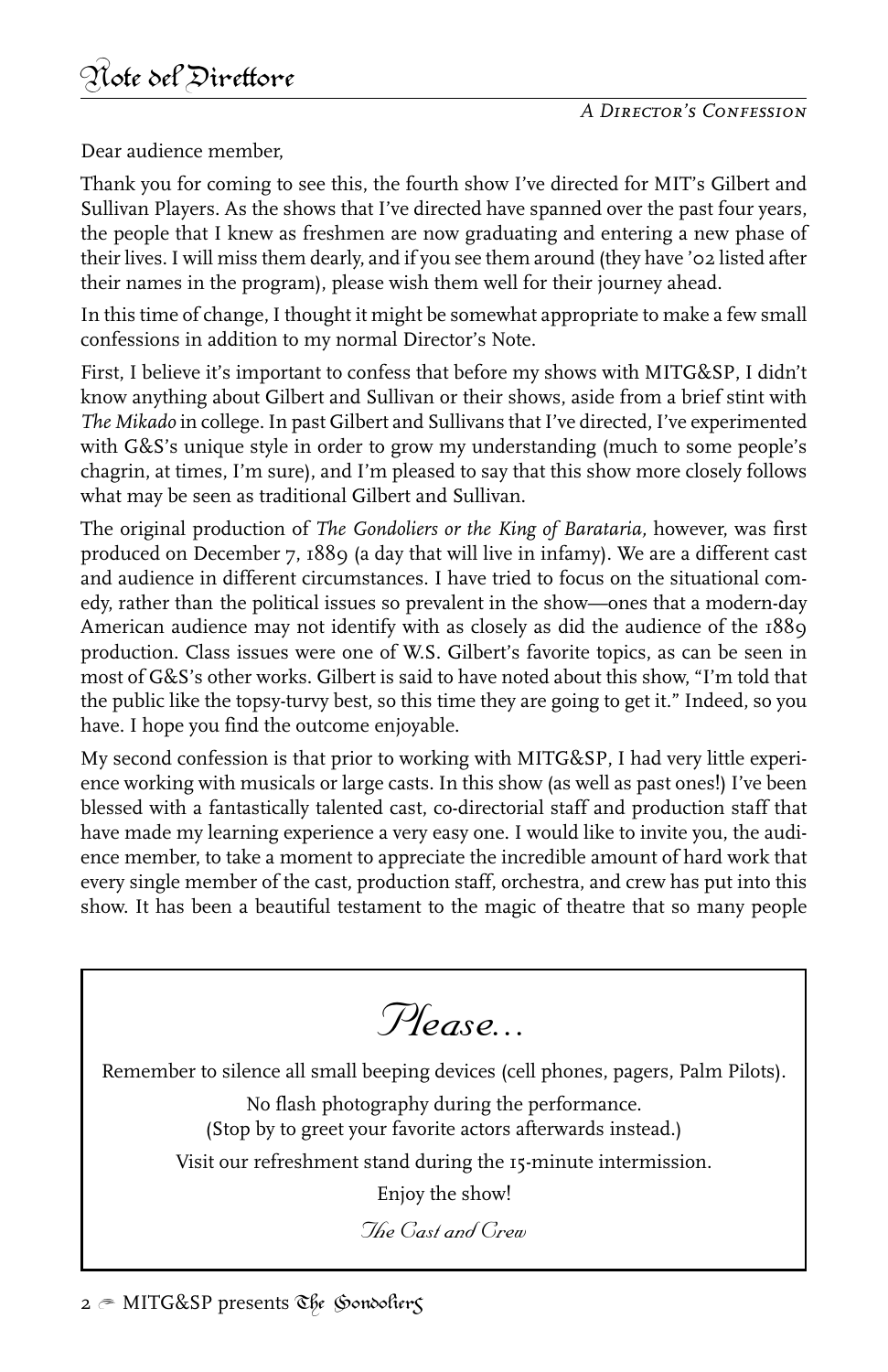from so many varying backgrounds have come together and worked so solidly as a team to present this show for you.

My third, and final, confession is that I could not have done this alone. (And yes, this is my moment to thank people.) My thanks to my co-directors Kat Bryant and Todd Neal for their help musically; the show sounds magnificent, as I think you'll agree. My thanks to my Improv buddies whom I have so steadfastly ignored for the past 10 weeks—sorry guys, I'll be back soon. My thanks to my volleyball team, who give me an excuse to take a day off every week and exercise. Go Team 5! My thanks to my co-workers at Digi-Block for putting up with my antics and exhaustion. My thanks to my parents for never telling me that theater was a bad extracurricular activity when I was young. My thanks to my friends Tadd and Alison for seeing me once or twice during this madhouse we call a production schedule and not asking me how it was going. My thanks to my lovely roommate Grace Webber for keeping me awake, fed, caffeinated, out of jail, and even occasionally inebriated. My thanks to my Stage Managers Matt and Maggie for being half of my brain these past several weeks; if there's any reason that I'm still alive, it's because of those two. My thanks to Deborah Gaz for her love and support from across the sea. My extra-special thanks to my cast for being such a fantastic pleasure to work with. And finally, my thanks to you, the audience member, for coming to see *The Gondoliers or The King of Barataria.*

Enjoy.

Erik Lars Myers, a.k.a. El Direktor

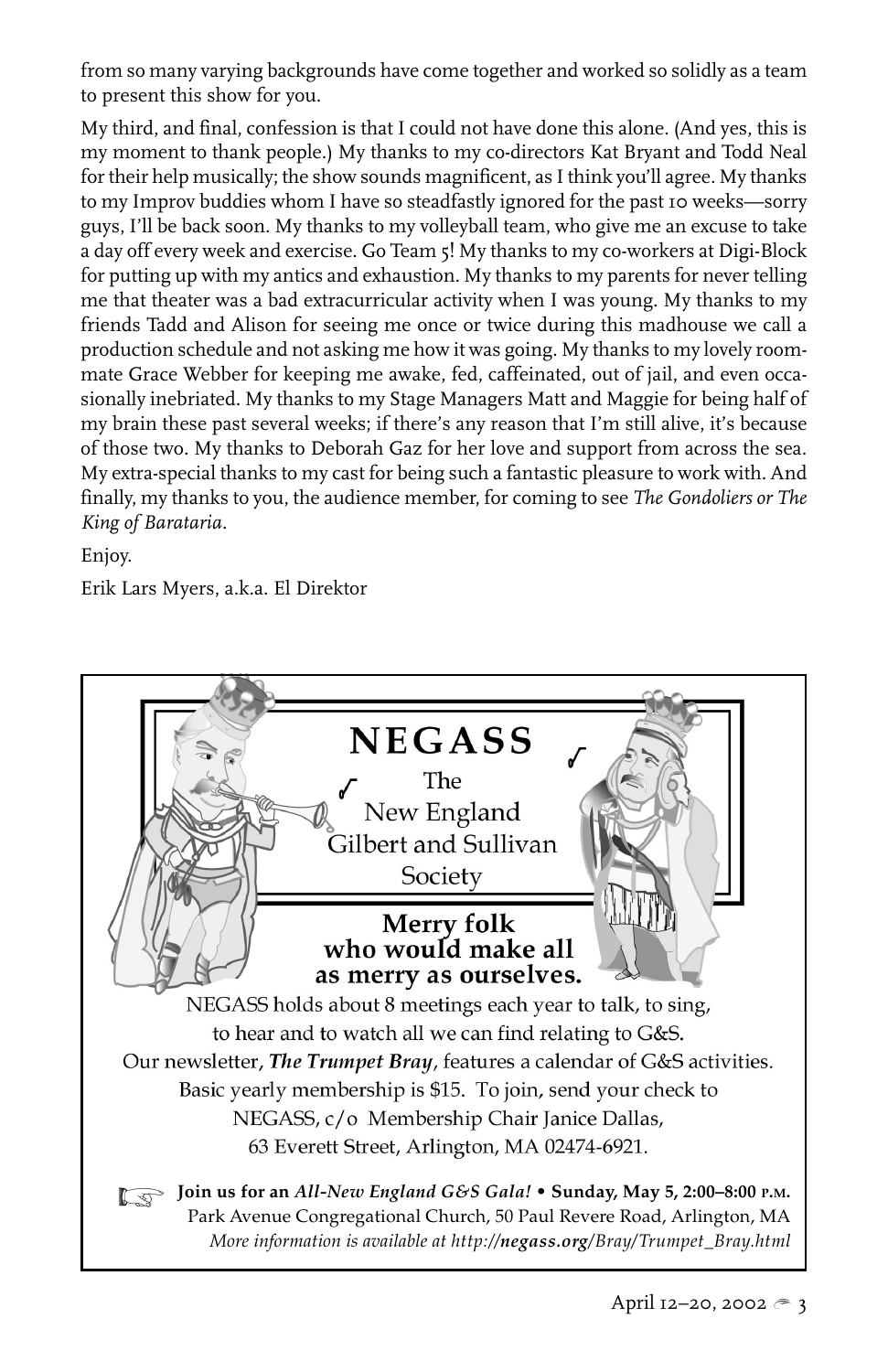#### *MITG&SP Executive Committee 2001-2002*

Stephanie C. Wang '02 *President* Paiyarut "Jean" Kanjanavaikoon '02 *Treasurer* Catherine Havasi '03 *Secretary* Jacqueline Felton '04 *Publicity Officer* Nick Bozard '03 *Member-at-Large* Robert Morrison '96 *Assistant Board Member* Eric Tung '04

*Assistant Board Member*

Wish your Tux<sup>1</sup><br>were here?

## **Send him to our Linux spa and Data Center!**

Dedicated Managed Linux Servers from \$250/mo. Colocation as low as \$100/mo. • All on our new T1 Conveniently located near Porter Square.

### **Dase**sida  $\mathbf{\mathbf{r}}$

Contact us today for a quote or a site tour: sales@basespace.net • 617.576.2004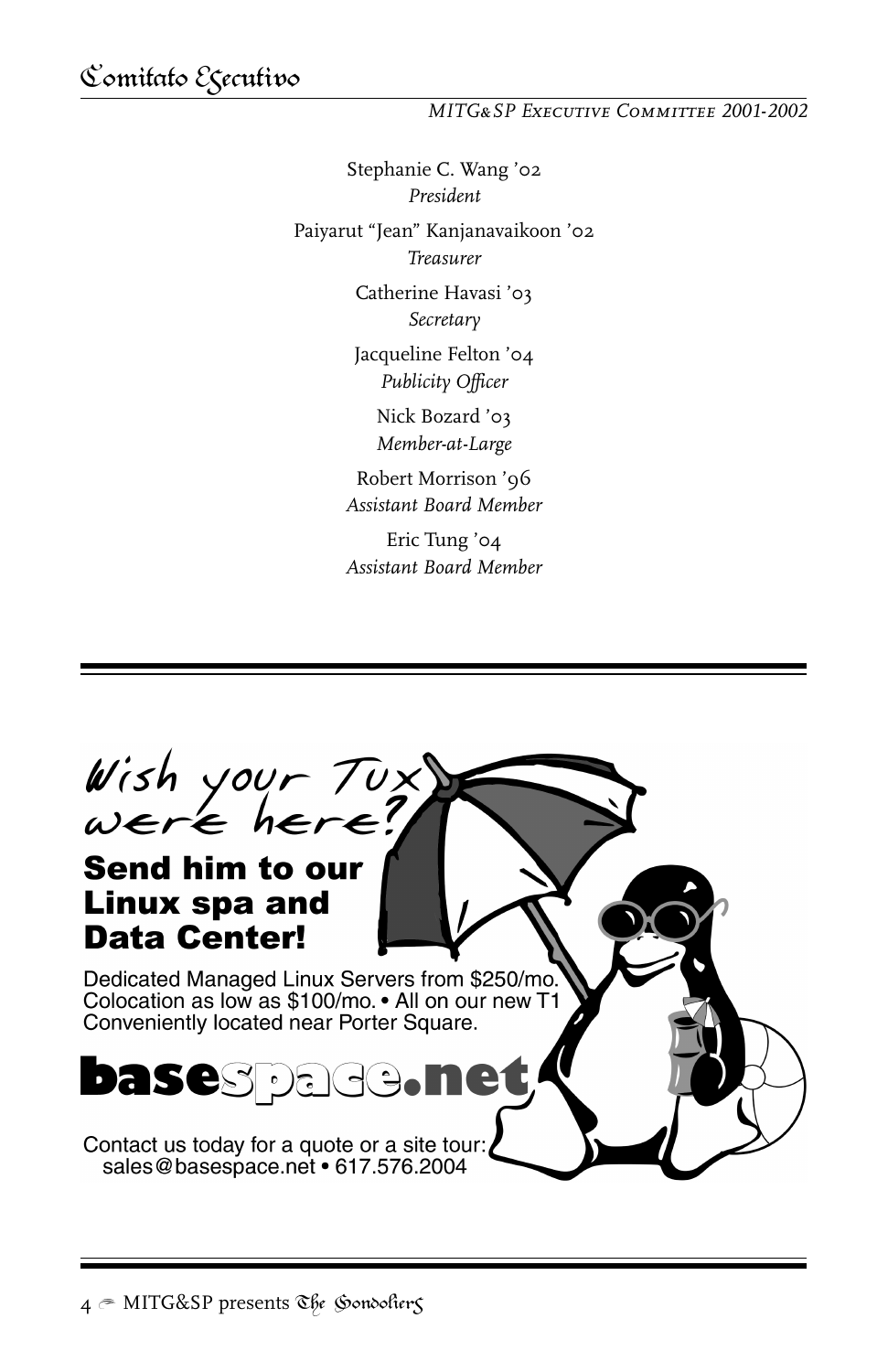*Production Staff*

| Set Crew  Mimi Cukier G, Laura Dean '00, Darlene Ford, Nancy Horn,             |                                                                                                   |
|--------------------------------------------------------------------------------|---------------------------------------------------------------------------------------------------|
|                                                                                | Will Kuhlman G, Micha Rieser, Dan Ritter, Jonathon Weiss '93,                                     |
|                                                                                | Paul-Gabriel Wiener 'ox, Gondoliers Cast and Production Staff                                     |
|                                                                                |                                                                                                   |
|                                                                                |                                                                                                   |
|                                                                                |                                                                                                   |
|                                                                                |                                                                                                   |
|                                                                                |                                                                                                   |
|                                                                                |                                                                                                   |
| Lighting Crew  Steven Alpert '05, Catherine Havasi '03, Webster Heffern '05,   | Will Kuhlman G, Ky Lowenhaupt C, Rob Morrison '96,<br>Stephanie Wang '02, Paul-Gabriel Wiener '0x |
|                                                                                |                                                                                                   |
|                                                                                |                                                                                                   |
|                                                                                |                                                                                                   |
|                                                                                |                                                                                                   |
|                                                                                |                                                                                                   |
| Publicity Manager/Graphic Designer  Paiyarut "Jean" Kanjanavaikoon '02         |                                                                                                   |
|                                                                                |                                                                                                   |
| Rehearsal Pianists  Mike Bromberg '70, Carol Novitsky '81, Jeremy Sawicki '99, |                                                                                                   |
|                                                                                | Mark Seelig, Stuart Stanton G                                                                     |
|                                                                                |                                                                                                   |
|                                                                                |                                                                                                   |
|                                                                                |                                                                                                   |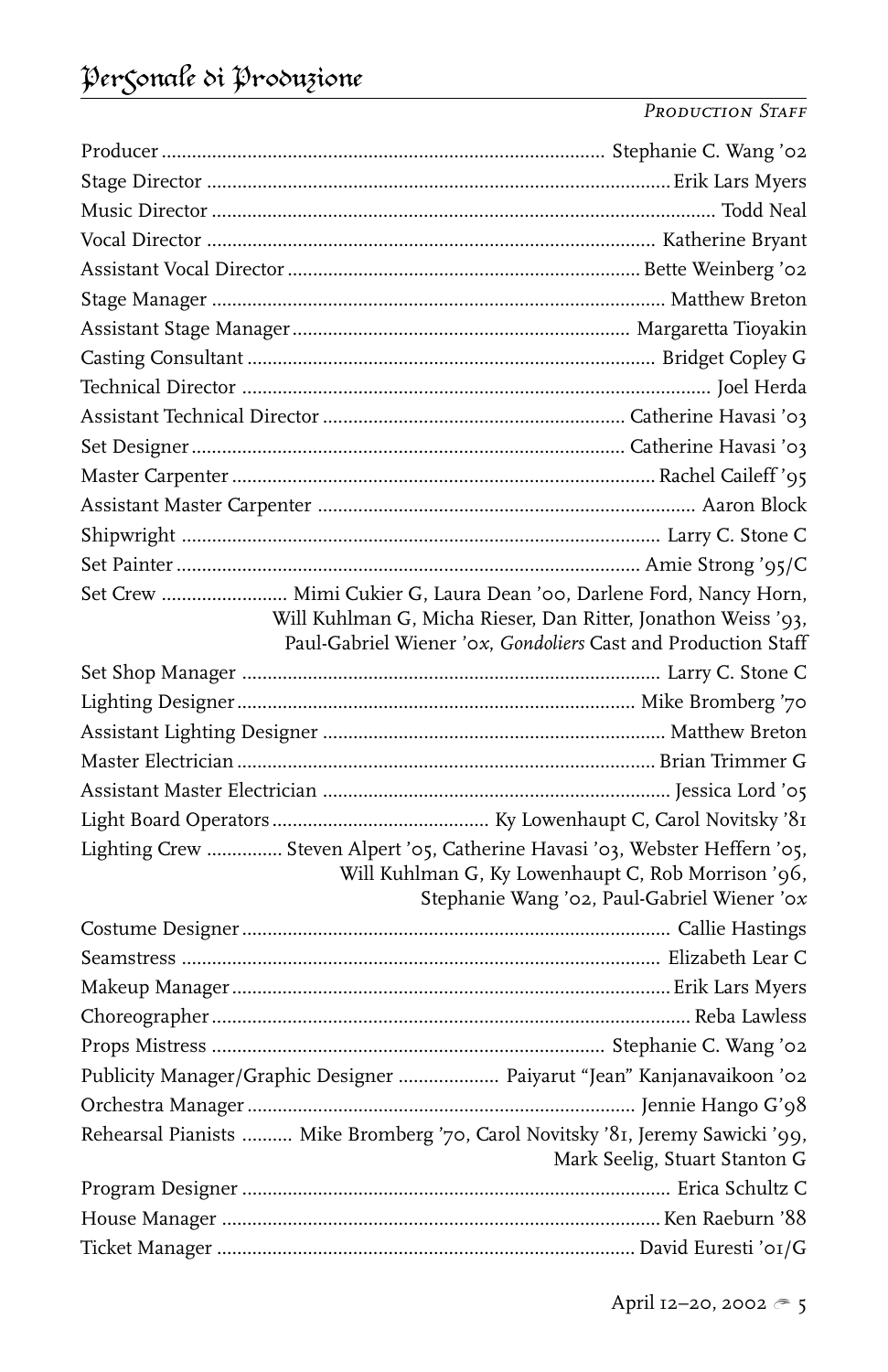## Dramatis Personae

#### *Cast of Characters*

|                      | THE DUKE OF PLAZA-TORO (a Grandee of Spain)  Brian Bermack '95      |
|----------------------|---------------------------------------------------------------------|
|                      |                                                                     |
|                      | DON ALHAMBRA DEL BOLERO (the Grand Inquisitor)  Webster Heffern '05 |
| Venetian Gondoliers: |                                                                     |
|                      |                                                                     |
|                      |                                                                     |
|                      |                                                                     |
|                      |                                                                     |
|                      |                                                                     |
|                      |                                                                     |
|                      |                                                                     |
|                      |                                                                     |
|                      |                                                                     |
| Contadine:           |                                                                     |
|                      |                                                                     |
|                      |                                                                     |
|                      |                                                                     |
|                      |                                                                     |
|                      |                                                                     |
|                      | Stephanie C. Wang '02, Grace Webber '01                             |
|                      |                                                                     |
|                      |                                                                     |

### Strumenti

**Violin**

Johanna Bobrow '99 Amittai Axelrod '01/'02 Mimi Cukier G Jeff Chan C Jennifer Clay '03 Steve Alpert '05

**Viola** Leo Mayer Michael O'Kelly G

#### **Cello**

Jenny Meanwell G

#### **Bass** Sarah Hudson '05

**Flute**

Hangyul Chung '05 Matt Sakai '97 **Piccolo** Matt Sakai '97 **Oboe** Alden Hayashi

**Bassoon** Udhay Krishnan '05

#### **Clarinet** Eric Mumpower '0*x* Ian Shay '92/'94/'98/'01 Will Kuhlman G

*Orchestra*

**Horn** Tracy Walsh

**Trumpet** Nick Bozard '03

**Trombone** Bill Sommerfeld '88 Laura Dean '00

**Percussion** Jennie Hango '98 Mike Matczynski '05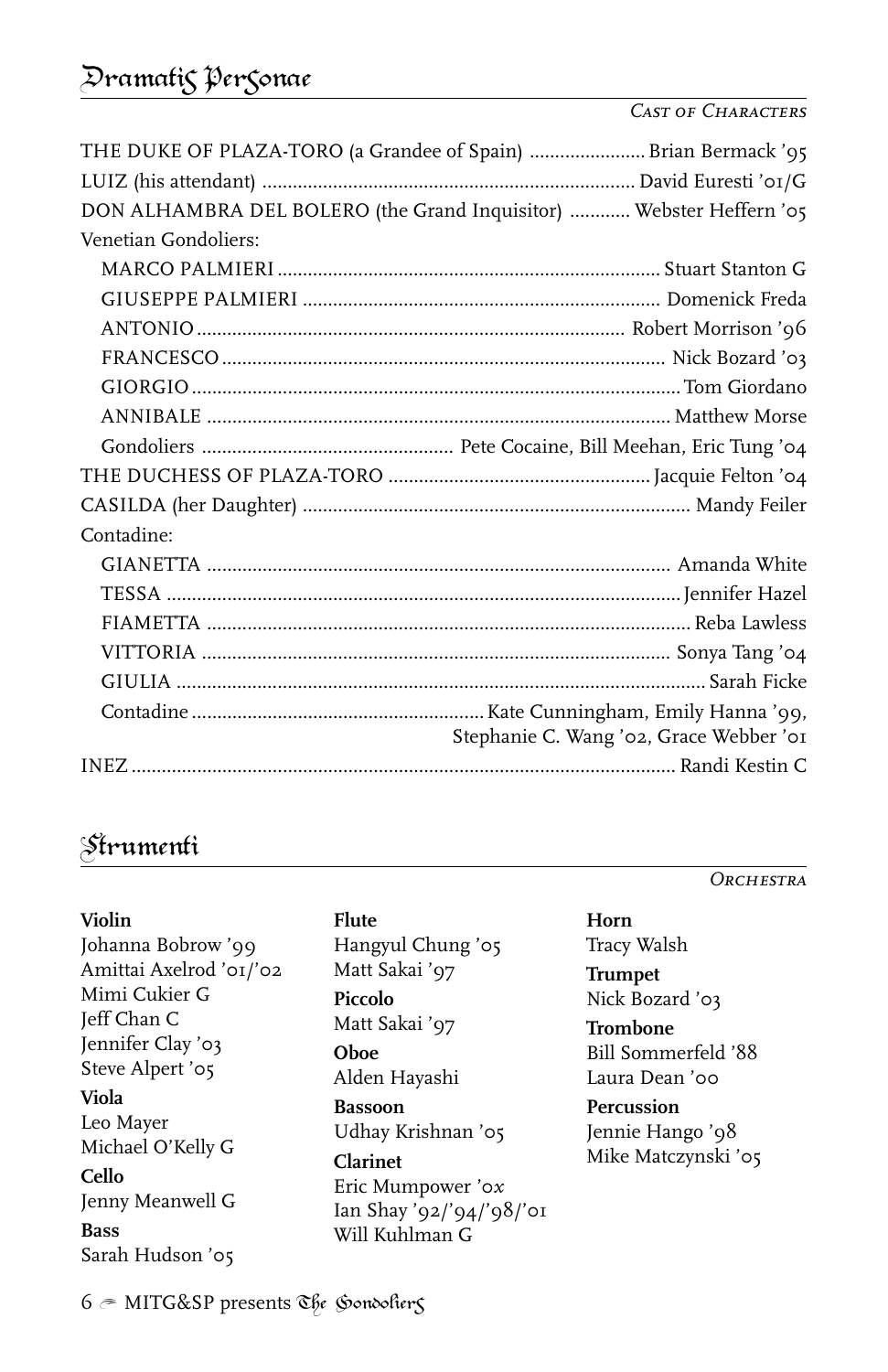## Atto Uno:~ The Piazzetta:~ Venice

|  | Fiametta, Vittoria, Giulia, Antonio, Francesco, Giorgio,              |
|--|-----------------------------------------------------------------------|
|  | Marco, Giuseppe, Tessa, Gianetta                                      |
|  | No. 2. From the Sunny Spanish Shore  Duke, Duchess, Casilda, Luiz     |
|  |                                                                       |
|  |                                                                       |
|  |                                                                       |
|  | No. 6. I Stole the Prince  Don Alhambra, Duke, Duchess, Casilda, Luiz |
|  |                                                                       |
|  | No. 8. Try We Life-Long  Duke, Duchess, Casilda, Luiz, Don Alhambra   |
|  |                                                                       |
|  |                                                                       |

## Atto Due ~ Pavilion in the Palace of Barataria ~ Chree month $\varsigma$  later

| Gondoliers, Contadine                                                                                                                                      |
|------------------------------------------------------------------------------------------------------------------------------------------------------------|
|                                                                                                                                                            |
|                                                                                                                                                            |
|                                                                                                                                                            |
|                                                                                                                                                            |
|                                                                                                                                                            |
|                                                                                                                                                            |
|                                                                                                                                                            |
|                                                                                                                                                            |
| No. 14. Here We Are at the Risk of Our Lives  Fiametta, Vittoria, Tessa, Gianetta,<br>No. 17. In a Contemplative Fashion  Marco, Giuseppe, Gianetta, Tessa |

# $\approx$

*Date: 1750.*

*First produced at the Savoy Theatre on Saturday, 7 December, 1889.*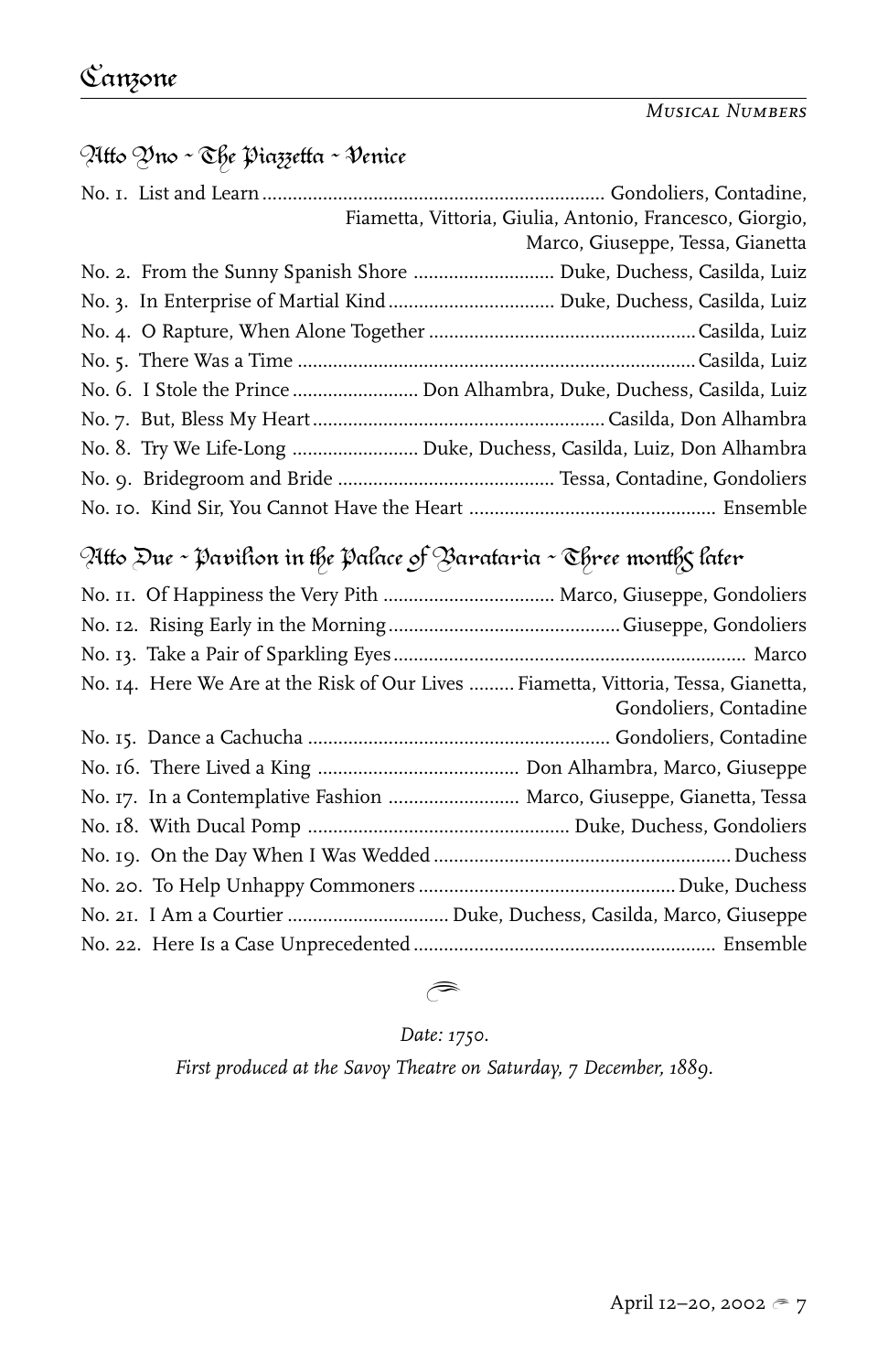#### - **Act I**

*the pink and flower* the most perfect, the best representative(s)

*dolce far niente* delightful idleness

*nobody contradicente* if nobody disagrees *Benvenuti* welcome

*Gondolieri carissimi! Siamo contadine!* Dearest gondoliers! We are peasant girls!

*Servitori umilissimi!* most humble servants!

*Per chi questi fiori bellissimi?* For whom are these most beautiful flowers?

*Per voi, bei signori, O eccellentissimi!* For you, dear gentlemen, oh most excellent ones!

*O ciel'!* Oh, heaven!

*Buon giorno, cavalieri* Good morning, gentlemen

*Siamo gondolieri, poveri gondolieri* We are gondoliers, poor gondoliers

*Signorina, io t'amo!* Lady, I love you!

*Contadine siamo* Peasant girls are we.

*vagary* flight of fancy

*short-coated* wearing children's clothes

*Castilian Hilalgo of 95 quarterings* Spanish nobleman, with 95 families in his heraldic shield, representing a fabulous array of noble ancestry

*... 95 quarterings in arrears* refers to the Duke being in debt by that amount

*halberdiers* guardsmen armed with ax-like spears

*cornet-à-piston* cornet (related to the trumpet) with three valves operated by pistons (though *Gondoliers* is set in 1750, this valve-piston cornet was not invented until 1813)

*parcel of graziers* herdsmen

*married by proxy* with someone acting on your behalf, in your absence

*wind him up* refers to the liquidation of a company (here it is a joke on companies vs. clocks)

*paladin* heroic, chivalrous knight of old

*men of grosser clay* of less distinguished and noble blood (clay = body)

*Jimp, isn't she* Slender and elegant

*the trade of a Timoneer* helmsman or steersman (from French "timonier")

*on his humble bier* the stand on which a corpse or coffin is placed

*your objections are not insuperable* impossible to overcome

*'tis a glorious thing, I ween* I fancy, or believe

*She'll bear away the bell* take first prize; win the contest



Does your text need some TLC?

Freelancer with print and Web experience in history, science, education, marketing, and puzzles and games available for all kinds of writing, editing, and research work.

Dependable, accurate, and fast.

Katherine L. Bryant (617) 491-0373 klb@cybercom.net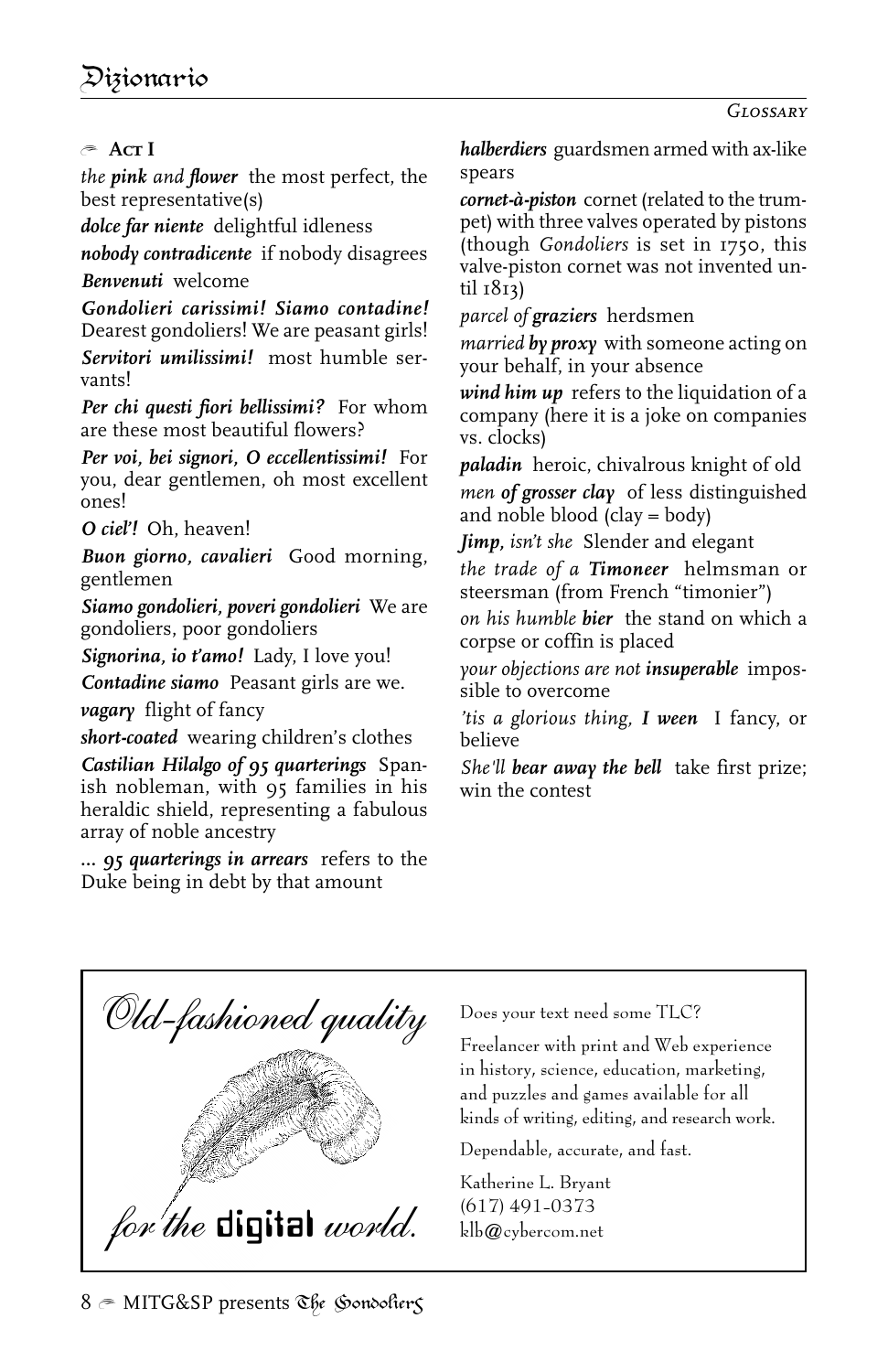*the Chancellor in his peruke* powdered wig *Aristocrat who banks with Coutts* longestablished London bank, used by royalty *the noble lord who cleans the plate* silver or gold tableware or ornaments

#### <sup>\*</sup> Act II

*the very pith* essence

*The beau ideal of its kind* model of excellence

*a Royal Levée* a court reception or gathering, in morning or early afternoon

*titivating all our Gentlemen-in-Waiting* sprucing up, smartening

*the Garter or the Thistle or the Bath* high orders of knighthood

*in semi-state* dressed for ordinary ceremonial occasions; but no crown, etc.

*having passed the Rubicon* a river significantly crossed by Cæsar; i.e., metaphorically, the point of no return

*Take a pretty little cot* cottage

*Dance a cachuca, fandango, bolero* lively Spanish dances

*Xeres we'll drink, Manzanilla, Montero* "Xeres" is sherry, the others are varieties of it

*Tuck in his tuppenny* schoolboy slang used in leapfrog, meaning "duck his head"; "tuppenny" meaning two-penny coin, referring to the head

*at junket or at jink* words for merrymaking

*must be content with toddy* drink of distilled spirits, sugar, and hot water. Rich people drank wine, while beer and distilled spirits were drunk by the less welloff.

*sprats* small fish, like anchovies or sardines

*up goes the price of shoddy* cheap fabric made from reclaimed wool

your great *progenitor* father

*with double-shotted guns and colours nailed unto the mast* cannons loaded with twice the usual shot (a reckless tactic) and flag nailed so it cannot be lowered in surrender

*MPs baronetted* Members of Parliament raised to the rank of baronet (above knight)

*sham colonels Gazetted* listed in the *London Gazette,* which published government appointments

*Quote me as their great double-barrel* one with a hyphenated name, signifying social status

*of several Companies bubble* delusive schemes

*écarté* a French card game

*merrily crying our "premé," "stalì"* calls supposedly used by gondoliers to avoid collisions. "Preme" means to push down on the pole, used to indicate imminent departure; "stali" means stop.

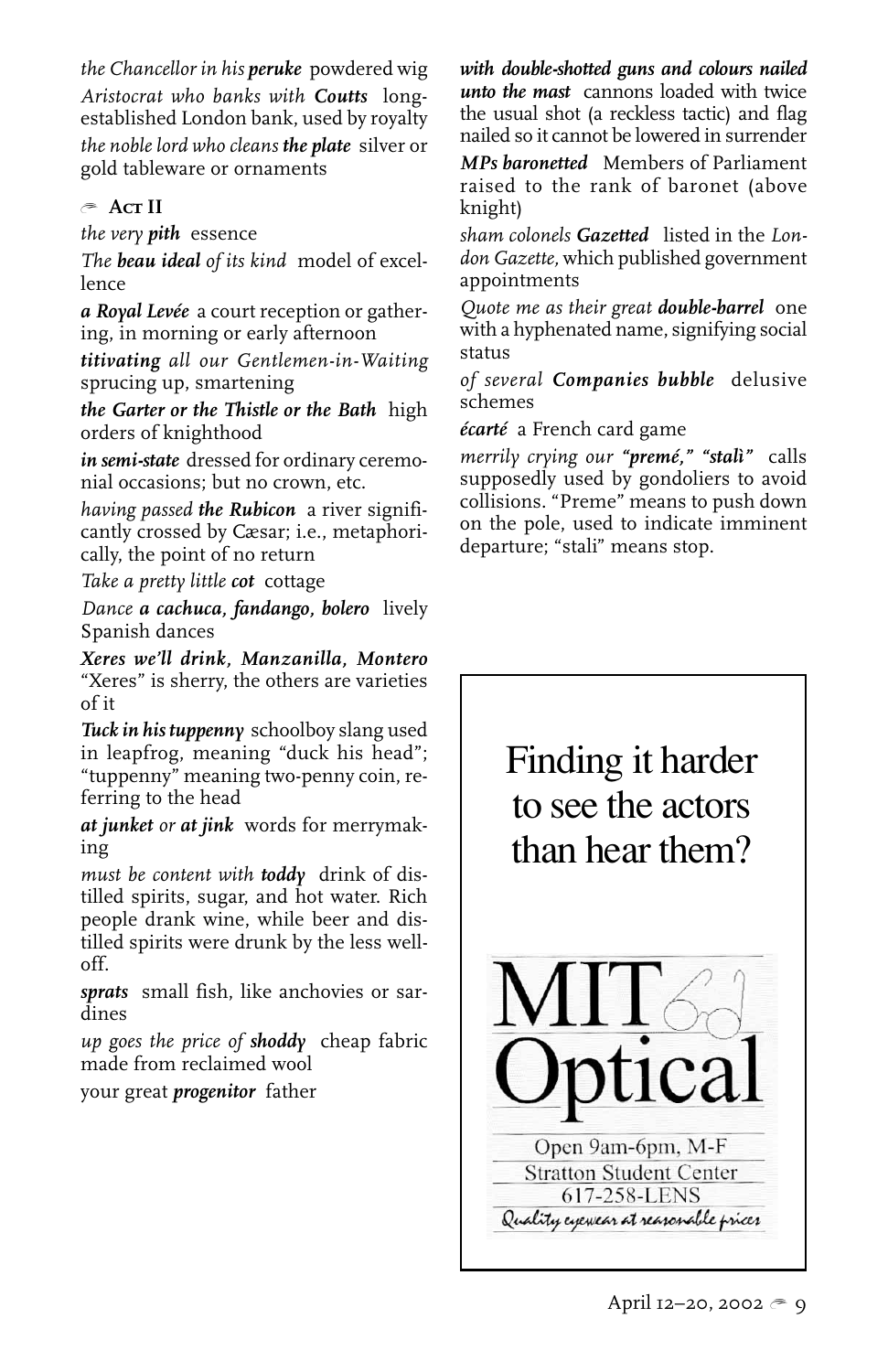**Steve Alpert '05** (Violin I): After months of not being in an orchestra, Steve is happy to lose all the hairs on his bow for the umpteenth time, playing wildly... err, maturely.... This is his first performance for a show.

**Amittai Axelrod '0***x* (First Violin) needs to graduate, sleep and be happy, listed in order of decreasing likelihood. This is his Nth show since *Ruddigore*, and probably (not) his last.

**Brian Bermack '95** (Duke of Plaza-Toro) has been a Lord Chancellor, a Lord of the Admiralty, a noble, a director, a production manager, a senator, a pirate, a marshall, a drunk, and a gang member. Oh yes, and an actor. Sometimes he creates educational web sites. He gets paid for that.

**Aaron Block** (Asst. Master Carpenter) has been hanging around MITG&SP for long

## A NOTE FROM THE SET PAINTRIX:

 The beautifully painted flats you see are the work of an amazing paint crew.

These folks carved time out of their schedules to assemble, size, prime and label flats; mix paint, calculate geometry, wash brushes, apply dutching, move flats, bring food and coffee, and, of course, paint.

Many thanks to my wonderful crew!

(And Steph, I forgive you...)

enough now that he decided it was finally time to take an actual prod staff position.

**Johanna Bobrow '99** (Concertmistress) finishes the Canon with this, her 15th production with MITG&SP, and her last, at least for the near future. In her spare time, she grows heirloom clocks from seed and tends a growing collection of opals, chainmail, and quilting-scraps.

**Nick Bozard '03** (Francesco, Trumpet, MITG&SP Member-at-Large): By some stroke of luck or unluck Nick gets the exciting privilege of both singing the evil tenor part of doom and making deathdefying leaps into the orchestra pit. Whee!

**Matthew Breton** (Stage Manager, Asst. Lighting Designer): High in protein, low in fat! Serving size: 1 Matt (70 kg). Contains active yeast cultures. Meets or exceeds recommended daily allowance (USRDA) of curiosity, creativity, and silliness. Warning: Contents under pressure!

**Mike Bromberg '70** (Lighting Designer, Rehearsal Pianist) has designed twelve major shows for MITG&SP, including our last *Gondoliers* in 1994. He has designed dozens of shows for other local companies and served as Lighting Designer for Granite State Ballet for two years.

**Katherine Bryant** (Vocal Director) is simultaneously pleased and terrified to be making her debut as a director. Last seen dispensing peppermints to sailors in *HMS Pinafore,* she now dispenses advice to singers instead.

**Hangyul Chung** (Flute): This is Hangyul's second Gilbert and Sullivan production, and she is excited to be part of the crazy wackiness that is Gilbert and Sullivan yet again. She studies privately at New England Conservatory with Jackie Devoe and has played in MIT Chamber Music Society.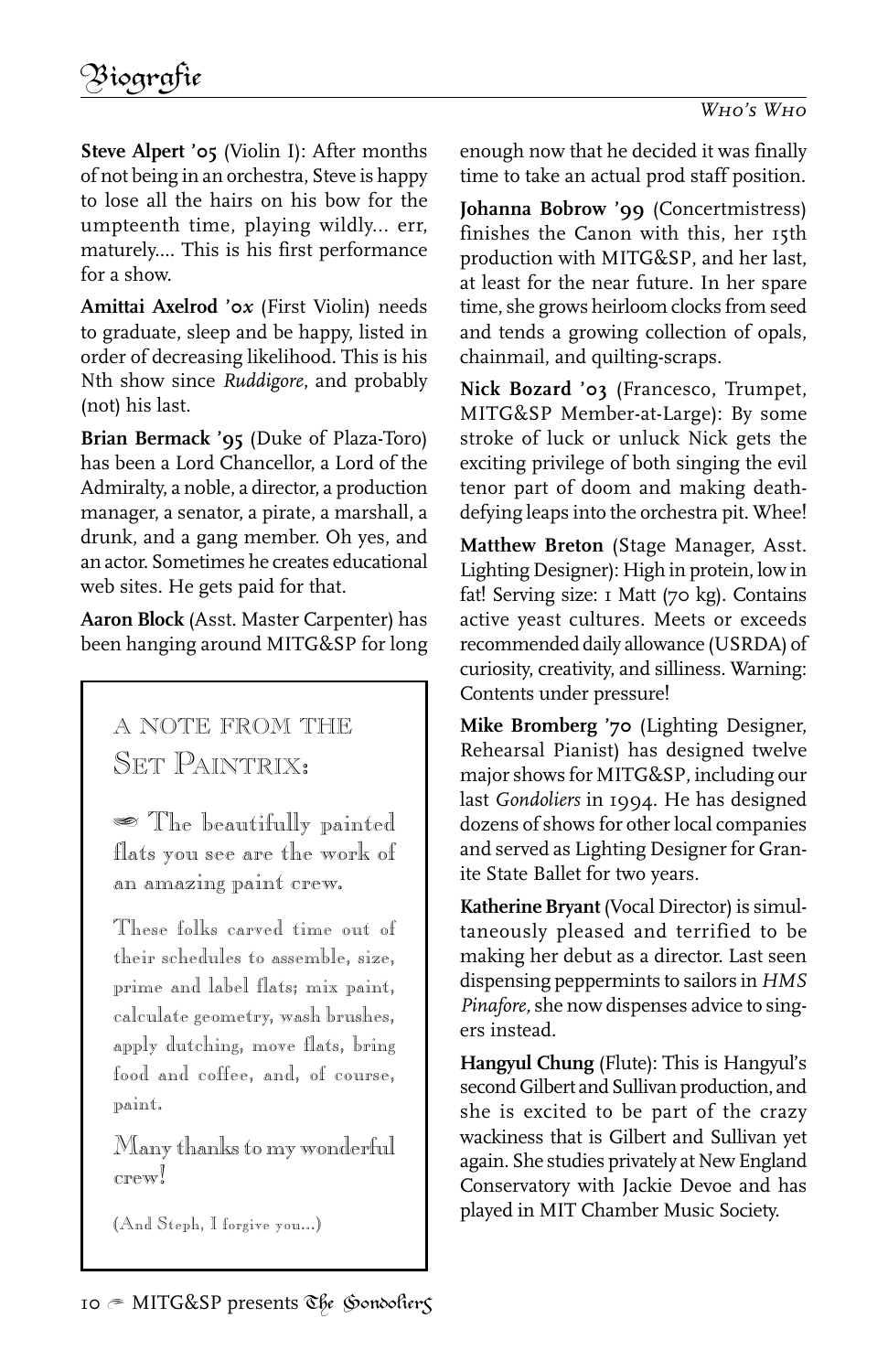**Jennifer Clay '03** (Violin): Allo, this is my eighth show, that course might actually be orange, but at least Laura, who first sucked me into G&S, is in the pit again. Well, mo helped too, but he's a slacker.

**Pete Cocaine** (Gondolier): This is my first, um..., well I ah..., Yeah, I guess I've done it and now I'm actually in a G&S production and it's really cool. I never thought I could sing, but—well, they'll never know for sure since I'm in the chorus.

**Mimi Cukier G** (Violin) thinks this is a really fun show.

**Kate Cunningham** (Contadina) has now completed the canon. She understands that there are treatments for this sort of thing, but prefers to continue ignoring reality in favor of good dialogue and a plethora of pretty tunes.

**David Euresti '01/G** (Luiz, Ticket Manager) is sad that this will be his last show with MITG&SP. However, if you are a big fan of him, he'll probably be doing more G&S in California. You'll never guess what he does during the second act.

**Mandy Feiler** (Casilda), originally from New Jersey, holds a BM in vocal performance from BU's School for the Arts and an MM in opera performance from the Boston Conservatory. Her musical theater roles include Nellie, *South Pacific;* Marion, *The Music Man;* Annie, *Annie Get Your Gun;* Narrator, *Joseph*. She is very excited to be participating in this production and hopes to perform with MITG&SP again.

**Jacquie Felton '04** (Duchess of Plaza-Toro; MITG&SP Publicity Officer) decided, after the Great Beaver Fiasco of *Pinafore,* to settle down and focus on what she does worst, namely acting. After just over a year with MITG&SP, she has finally realized her dream of playing a character with no first name. Jacquie does all her own stunts, and would like to remind you that no animals were harmed in the making of this production. Unless they signed a consent form first.

**Bob's Day Off is delighted to support the MIT Gilbert & Sullivan Players' production of The Gondoliers.**



## **Catch Bob's Day Off in Boston!**

**Saturday, April 13th NEMO Music Showcase** Copperfield's (by Fenway Park)

> **Friday, April 26th** The Harp (by North Station)

**Friday, June 7th** The Trinity (by Government Center)

**Friday, June 28th** The Harp (by North Station)

**For band information, full gig schedule, and song downloads:**

### **www.bobsdayoff.com**

**Spend Saturday evening in New York City's Greenwich Village on May 18th. Tickets just \$30, including admission to The Elbow Room to see Bob's Day Off, and return bus trip from Somerset, MA to NYC. For latest updates, see www.bobsdayoff.com !**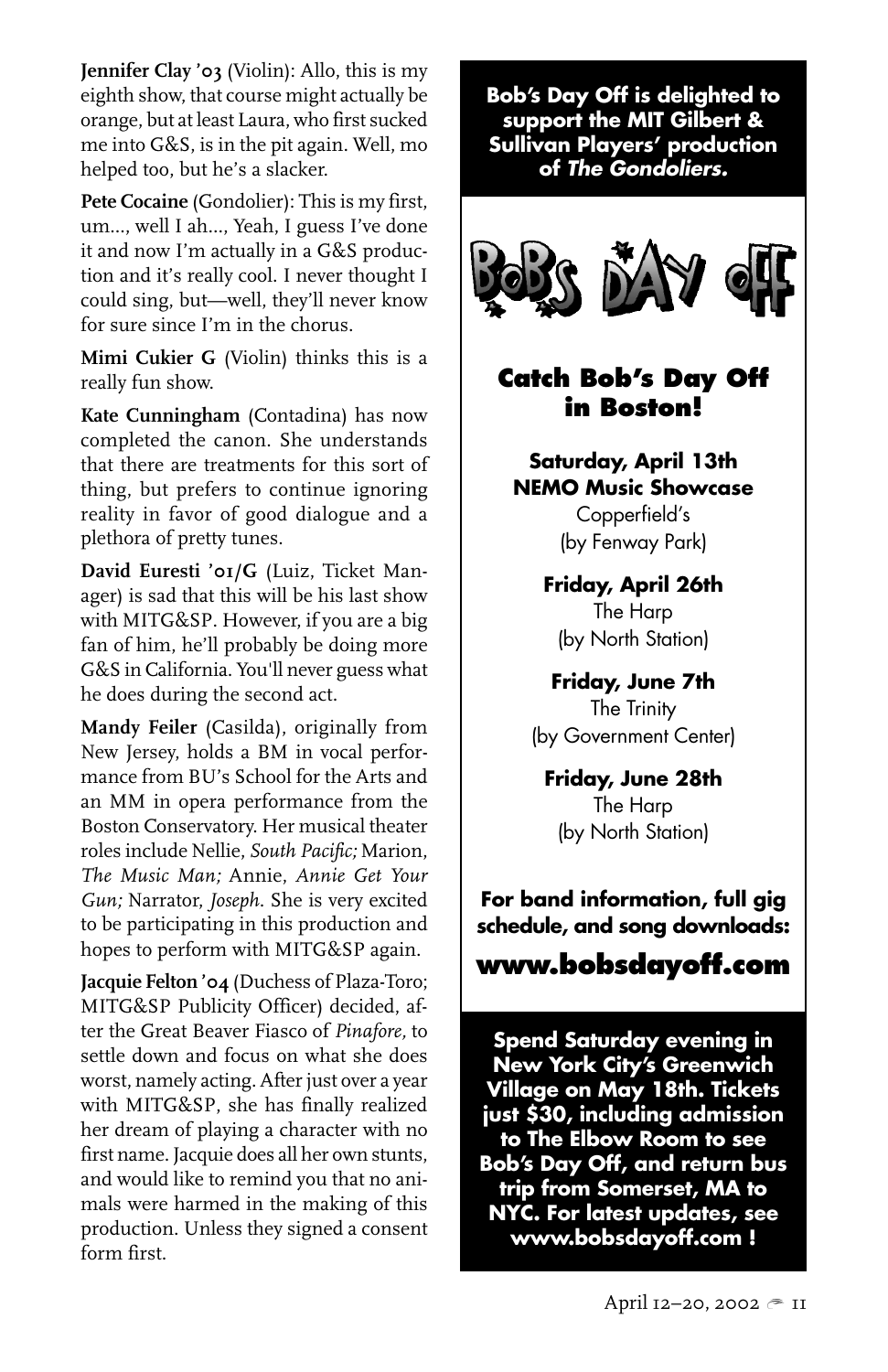**Sarah Ficke** (Giulia) is a 2001 graduate of Oberlin College, where she performed in the choruses of seven G&S shows. When not on the stage, she can be found masquerading as a 9–5 office worker or a techie named Max.

**Domenick Freda** (Giuseppe), originally hailing from Long Island, NY, is making his MITG&SP debut. Domenick has performed most recently with the New World Symphony and Chorus and Operaworks in NYC and has performed in various collegiate productions at Alfred University and Queens College (CUNY).

**Tom Giordano C** (Giorgio) firmly denies that mind-control was used to get him involved in this, his first MITG&SP show. Nor was he bribed in any way, neither with money nor camels. He just likes to sing.

**Jennie Hango G'98** (Percussion, Orchestra Manager) is pleased to be playing in her 10th show with MITG&SP. She has recently completed an 8.7 mile unicycle ride. In Southern California. For a strawberry donut. Yay Fosters!

**Emily Hanna '00** (Soprano Contadina) was a bass a year ago. Singing soprano out of the kindness of her heart, she makes no claims to actually being one. Next year she will be a linguistics grad student somewhere to be determined.

**Catherine Havasi '03** (Set Designer, Assistant Technical Director, MITG&SP Secretary): After directing *Trial By Jury* this January, Catherine has retreated back into the set shop. She would like to note that there is no rope and no foam in the set. She would also like to thank macadamia nuts, leko railings, and everyone who has helped her in any way during this production.

**Alden Hayashi** (Oboe) is back in the orchestra pit for his second MITG&SP show. He is thrilled to have recently discovered the pleasures of G&S, although he still prefers baroque music.

**Jennifer Hazel C** (Tessa) is enjoying a chance to participate in a MITG&SP production for the first time with no directing responsibilities whatsoever. Otherwise, this is her fourth show with MITG&SP. She also likes being flipped.

**Webster Heffern '05** (Don Alhambra) confesses, however begrudgingly, that it has been a pleasure to expand his repertoire to include this, his third role on the MIT stage. When not the brains behind the fabled Spanish Inquisition, Webster can be found weighing options over which would be the more tolerable career: a mathematician or an opera singer.

**Joel Herda** (Technical Director) has recently been falling into deeper levels of light-opera madness, producing Gilbert & Sullivan's *Trial by Jury* in January (thereby learning why producers are *always* depicted shouting at someone on the telephone), and allowing himself to be convinced that being Tech Director would in no way resemble cat-juggling.

**Paiyarut "Jean" Kanjanavaikoon '02** (MIT-G&SP Treasurer, Publicity Manager, Graphic Designer) originally planned to run far, far away from *The Gondoliers* after producing *HMS Pinafore* last semester. However, an innocent-looking iBook, armed with Photoshop 7 and a graphics tablet, had other plans.

**Randi Kestin C** (Inez): Following in the great tradition of such noble personages as The Mikado and The Princess of Monte Carlo. If you're not sure which one she is, keep waiting... And don't blink or you might miss her!

**Reba Lawless** (Fiametta, Choreographer): This is Reba's first production with MITG&SP, and she is very happy to be part of it. Reba is new to the Boston area and studies vocal performance at Longy School of Music.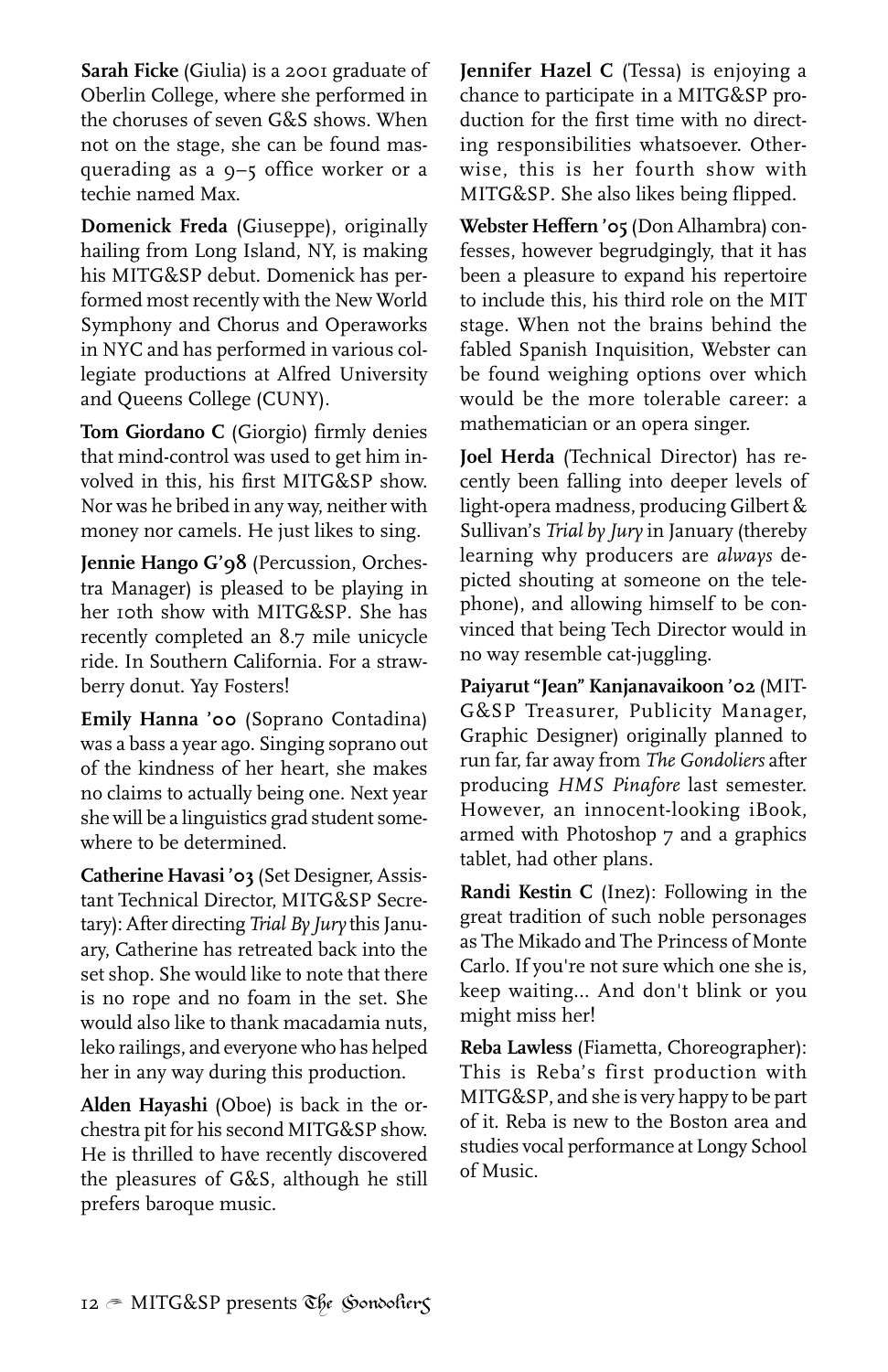**Elizabeth Lear C** (Seamstress, Set Crew) has done just about everything connected with a show, but this is her first time doing it with MITG&SP.

**Michael Matczynski '05** (Percussion) played percussion in pit orchestra for a number of years in Wisconsin before coming to MIT this past fall. In the past, he has participated in jazz combos, pep bands, marching bands, and wind ensembles.

**Jenny Meanwell G** (Cello) is happy to be back at MIT after her sojurn in Mexico where the only singing was burros, roosters, and dogs. This is something like her sixth show.

**Bill Meehan** (Gondolier): "Bill! You've been a G&S junkie all your life, and you have performed *Iolanthe*—but you're jumping in 2-1/2 weeks before opening night. You're going to have a brain meltdown trying to learn all this great music and incredibly funny lyrics! Get serious!"

**Robert Morrison ~ '96** (Antonio, MITG&SP Assistant Board Member) is glad to be back on the water, if only a theatrical Gondola or Xebeque. Annibale in '94, Antonio in '02, ... , Marco in '58?

**Matthew Morse** (Annibale): Last time Matthew performed *Gondoliers,* in 1989, he played Francesco. He's very excited to do it again. Readers may draw their own conclusions about his musical development through a comparison of the two roles.

**Eric Mumpower '0***x* (Clarinet) finishes the Canon in this, his 14th production with MITG&SP. He has No Tea, and has recently added a duduk to his thundering herd of odd winds.

**Erik Lars Myers** (Stage Direktor, Makeup Designer): The cop on the corner. Your next-door neighbor. This crafty criminal is a master of disguise, able to manipulate his malleable flesh at will. Adept at the art of mimicry, he can impersonate anyone at anytime. Beware.

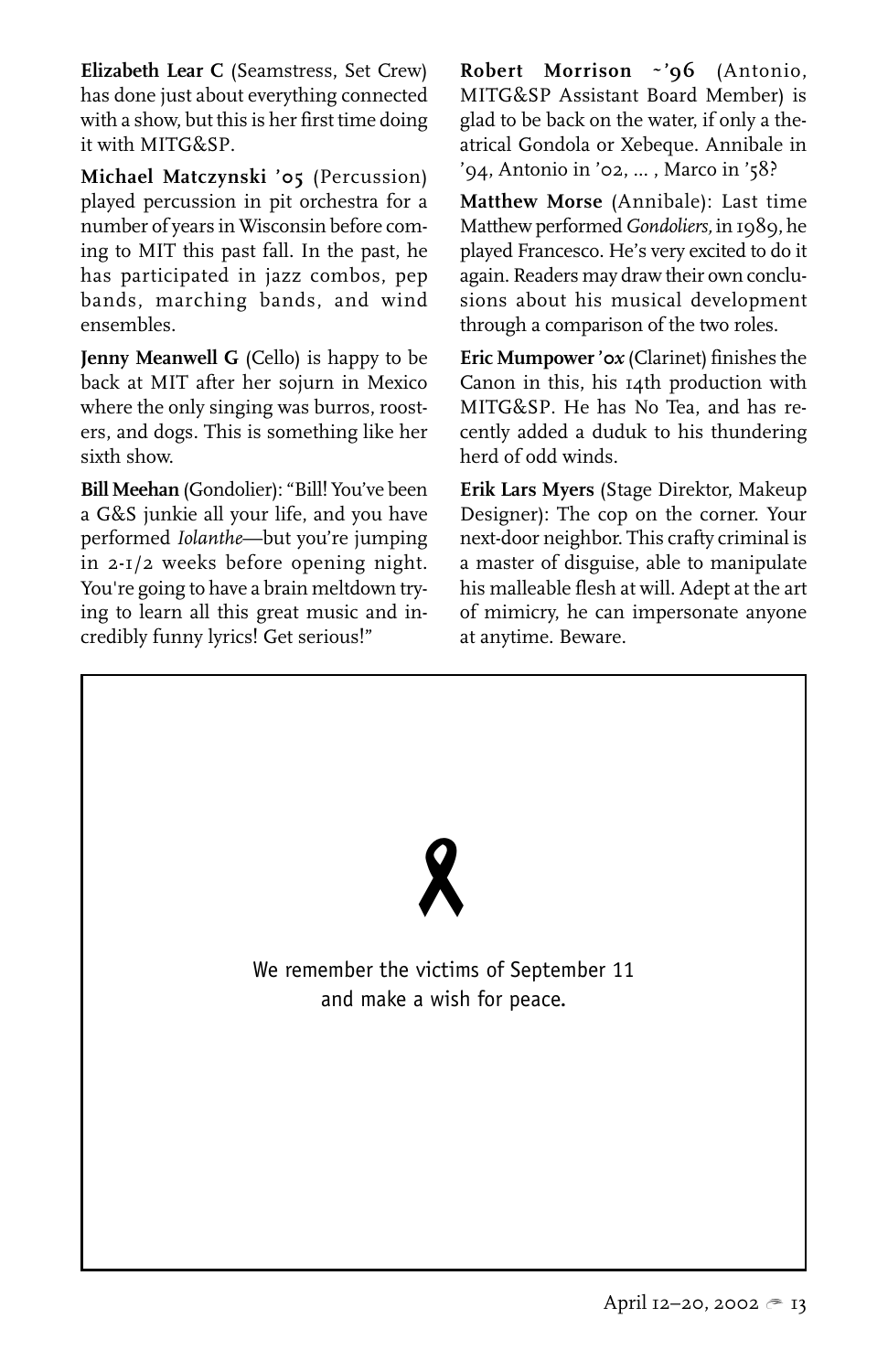**Todd Neal** (Music Director): This is Todd's fourth show with MITG&SP. In addition, he has done G&S with the Instant Light Opera Company and "that other place." So far his favorite characters are Celerity, Ben Venuti, and Sir Speak.

**Carol Novitsky '81** (Rehearsal Pianist, Light Board Operator) claims the key of  $G_b$  leads to nirvana but won't tell us exactly how.

**Michael O'Kelly G** (Viola) was last seen hunting the snark. Progress report: still not found.

**Dan Ritter C** (Set Crew, Stage Crew) is trying not to break anything backstage. Please excuse the odd noises.

**Jeremy Sawicki '99** (Rehearsal Pianist) is finally appreciating the low time commitment of playing piano for MITG&SP, compared with the other show he is playing for with the Tech Players, *Charlie and Algernon*, which keeps him busy nearly every day.

**Erica Schultz C** (Program Designer, Set Crew) is taking a break from the stage in order to do what she does all day long anyway: play with words and pictures on the computer. Had she actually appeared onstage, this would have been her 6th MITG&SP show.

**Stuart Stanton G** (Marco) joins the cast in his second MITG&SP production. Other G&S roles include Frederic and Ralph. Some day, Stuart intends to play a tenor role in which he doesn't pine so much.

**Amie J. Strong '95/C** (Set Painter): This is Amie's third go at a G&S set. She is far too easily tempted by the promise of paintbrushes and large expanses of muslin. [Note to friends: Please schedule an intervention before the next production.]

**Sonya Tang '04** (Vittoria): This is Sonya's second G&S show but her first with MIT-G&SP. She's delighted to be working with an extremely talented cast. Personal thanks to Steph and Alice for encouraging her to get involved.

**Maggie Tioyakin** (Asst. Stage Manager): *Gondoliers* is my first experience in any theatrical arts. It's been a pleasure thus far. I've published stories and articles in the past both for magazines and local newspaper. I am a writer at heart, but in a world such as ours this doesn't say a lot. So, I should just come forward with my being a foreigner (Indonesian)....coffee!!!

**Brian Trimmer G** (Master Electrician) is doing what he always does for G&S. After all, nobody else can be ME but ME, right? Although, the concept of an Assistant ME is still a bit confusing for ME.

**Eric Tung '04** (Gondolier, MITG&SP Assistant Board Member): Without any foam to pla—*work* with on the set, Eric's left to ponder the age-old question: What *do* you do with three hundred balloons? More importantly, where do you put them?

**Stephanie C. Wang '02** (Contadina, MITG&SP President, Producer, Props Mistress)—or, the Slave of Duty—seeks... desires... demands alliterative hats while savoring the pleasures of her indentures. Steph would like to thank the academy, the Great Gonzo crew, and the conspirators for the fond memories.

**Grace Webber G'01** (Alto Contadina) has revelled in rehearsing and performing *The Gondoliers* and has the wonderful people at returns management solutions company Swift Rivers to thank for offering her employment near Cambridge so she could. This will be Grace's last musical endeavour for some time as she now heads to CA for the perambulatory consulting life with Booz.Allen & Hamilton. Thanks to Derek, Sarah and pod, and everyone else who has journeyed to support the show.

**Amanda White** (Gianetta) graduated from the Boston Conservatory with a BM in opera. She is currently a professional singer and an English as a Second Language instructor. This is her first show with MITG&SP.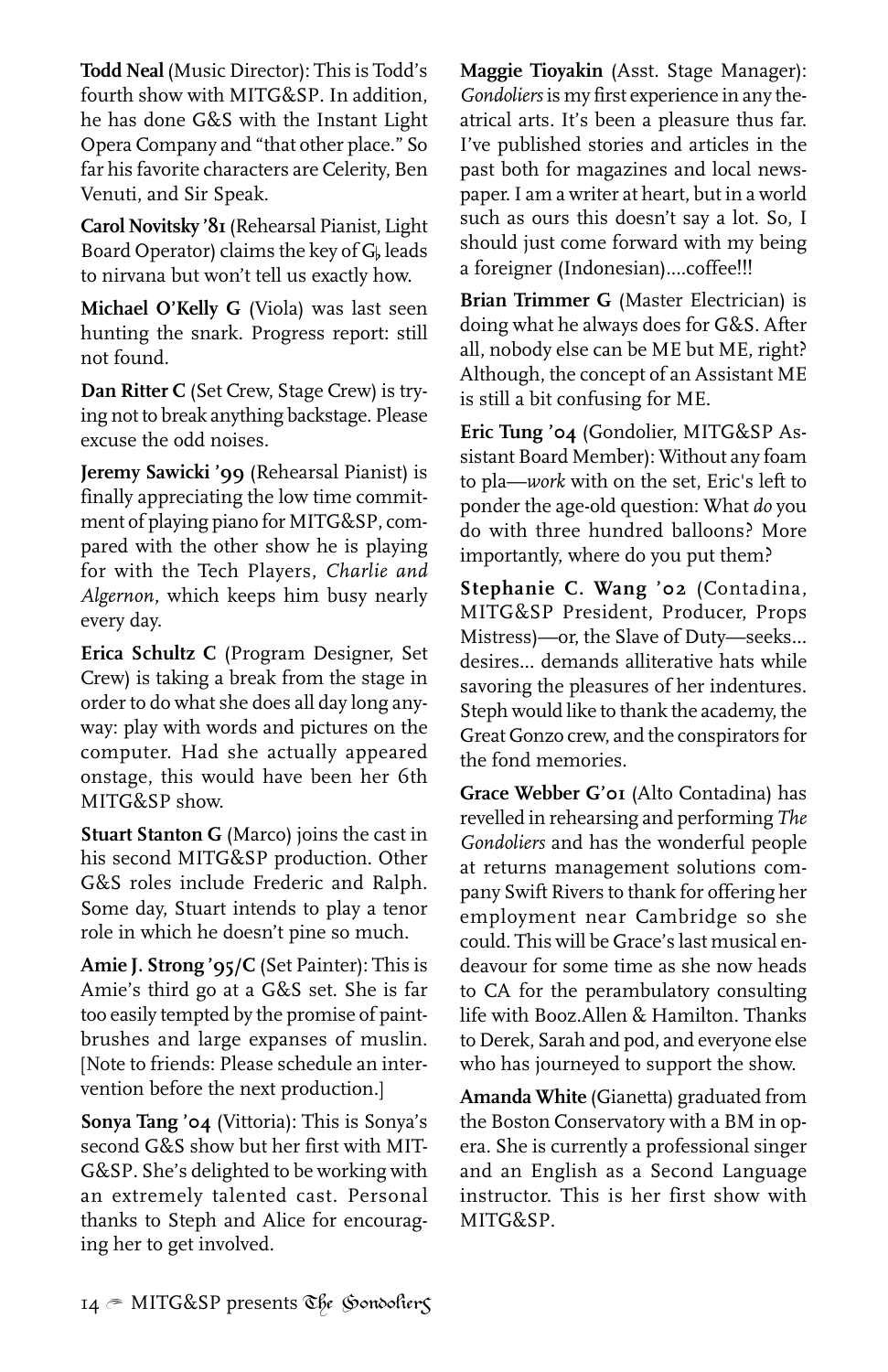